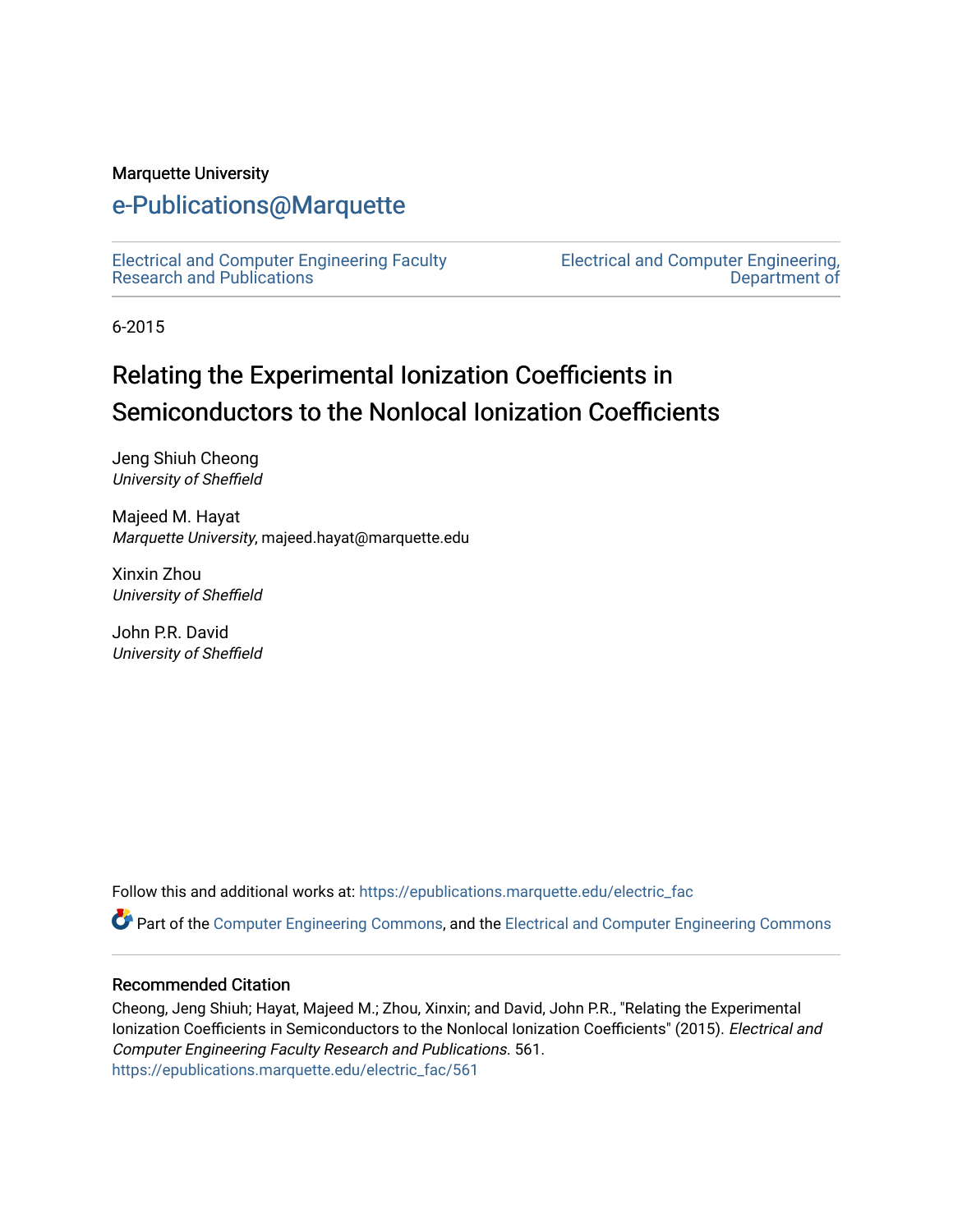**Marquette University**

## **e-Publications@Marquette**

## *Electrical and Computer Engineering Faculty Research and Publications/College of Engineering*

*This paper is NOT THE PUBLISHED VERSION;* **but the author's final, peer-reviewed manuscript.** The published version may be accessed by following the link in th citation below.

*IEEE Transactions on Electron Devices*, Vol. 62, No. 6 (June 2015): 1946-1952. [DOI.](https://doi.org/10.1109/TED.2015.2422789) This article is © Institute of Electrical and Electronic Engineers (IEEE) and permission has been granted for this version to appear in [e-Publications@Marquette.](http://epublications.marquette.edu/) Institute of Electrical and Electronic Engineers (IEEE) does not grant permission for this article to be further copied/distributed or hosted elsewhere without the express permission from Institute of Electrical and Electronic Engineers (IEEE).

# Relating the Experimental Ionization Coefficients in Semiconductors to the Nonlocal Ionization Coefficients

Jeng Shiuh Cheong Department of Electronic and Electrical Engineering, University of Sheffield, Sheffield, U.K. Majeed M. Hayat Department of Electrical and Computer Engineering, University of New Mexico, Albuquerque, NM Xinxin Zhou Department of Electronic and Electrical Engineering, University of Sheffield, Sheffield, U.K. John P. R. David Department of Electronic and Electrical Engineering, University of Sheffield, Sheffield, U.K.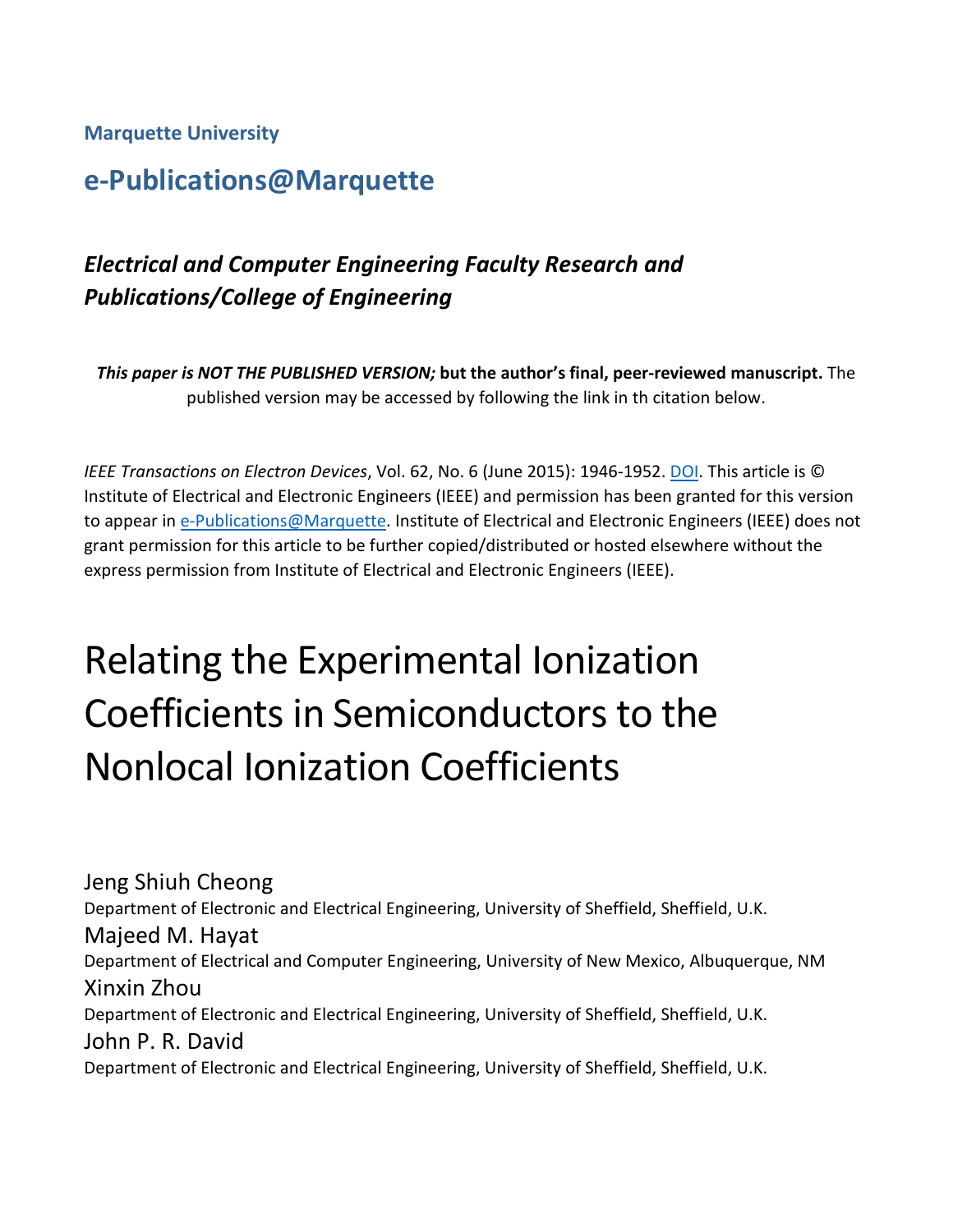#### Abstract

The experimentally determined impact ionization coefficients,  $\alpha'(0')$ , include intrinsically the presence of a dead-space, where carriers cannot impact ionize as they do not have sufficient energy. These, therefore, cannot be used by nonlocal ionization models, which require the enabled ionization coefficients,  $\alpha^*(\beta^*)$ , which describe the ionization probability after the dead-space. A relatively simple relationship is shown to exist between  $\alpha'(\beta')$  and  $\alpha^*(\beta^*)$ ,, which requires only the knowledge of the carrier threshold energies. This allows  $\alpha'(\beta')$ , conventionally limited to the local model framework, to be used to give a very good prediction of the avalanche multiplication and excess noise for a wide range of device widths down to 0.05  $\mu$ m, where the dead-space effect is significant. Parameterized values of  $\alpha'(\beta')$  and the carrier threshold energies are listed for a range of commonly used III-V semiconductors lattice matched to GaAs and InP substrates, as well as Si and SiC.

#### SECTION I. Introduction

Avalanche photodiodes (APDs) are widely employed in optical systems, particularly where low-light detection is necessary due to their superior sensitivity compared with p-i-n photodiodes. While a high avalanche gain is desirable, the excess noise factor due to the stochastic nature of impact ionization eventually limits the sensitivity of APDs. It is therefore important to have a model to predict the multiplication and excess noise of these devices in order to optimize their performance.

McIntyre [1] proposed an analytical model to compute the mean multiplication of any arbitrary electric-field profile resulting from a carrier-pair injection at position x within a multiplication region; the formula for the mean multiplication is given by

$$
M(x) = \frac{\exp[-\int_{x}^{w} [\alpha(x') - \beta(x')]dx']}{1 - \int_{0}^{w} \alpha(x') \exp[-\int_{x'}^{w} [\alpha(x'') - \beta(x'')]dx'']dx'} \cdot (1)
$$

This model assumes that the position-dependent ionization coefficient for electrons ( $\alpha$ ) and holes ( $\beta$ ) is solely dependent on the local electric-field strength. This simple local model allows extraction of  $\alpha(\beta)$  from multiplication measurements due to pure electron and hole injection ( $M_e$  and  $M_h$ )) [2]. McIntyre [1] also formulated a noise theory to determine the excess noise factor  $F_e$  ( $F_h$ ) associated with  $M_e$  ( $M_h$ )) as

$$
F = kM + (1 - k)(2 - \frac{1}{M})(2)
$$

where k is the ionization ratio given by  $\beta/\alpha$  and  $\alpha/\beta$  associated with  $M_e$  and  $M_h$ ), respectively. The excess noise decreases as  $k$  approaches 0, with the carrier type more likely to ionize, initiating the multiplication. However, this local model is highly simplified, as it assumes that the impact ionization probability depends only on the local ionization coefficients where the carrier is, whereas, realistically, it may be necessary for a carrier to travel a certain distance in an electric field to gain sufficient energy before it can ionize, i.e., the dead-space distance,  $d_e(d_h)$ . Early measurements of impact ionization coefficients were undertaken on thick bulk-like structures, where the dead-spaces are small relative to the device dimensions and in which case, [\(1\)](https://ieeexplore.ieee.org/document/#deqn1) and [\(2\)](https://ieeexplore.ieee.org/document/#deqn2) are accurate. As device dimensions decreases, the dead-spaces result in device-dependent measured ionization coefficients,  $\alpha_{\text{device}}$  ( $\beta_{\text{device}}$ ), which increasingly deviate from the local values of  $\alpha(\beta)$  as the avalanching width of a device reduces, particularly at low electric fields [3]–[4][5], i.e.,  $\alpha_{\text{device}}$  ( $\beta_{\text{device}}$ ) depends strongly on the width of the high-field region. One simplistic yet convenient method for determining the multiplication (or avalanche gain) in such structures is by changing the limits to the integral in  $(1)$  [3], [4], [6] to account for the dead-space while using certain device-independent ionization coefficients,  $\alpha'(\beta')$ , which are only functions of the electric field. The quantities  $\alpha'(\beta')$  are available for many semiconductor materials in the literature and have often been obtained by correcting  $\alpha_{\text{device}}$  ( $\beta_{\text{device}}$ ), to account for the effect of the dead-space on the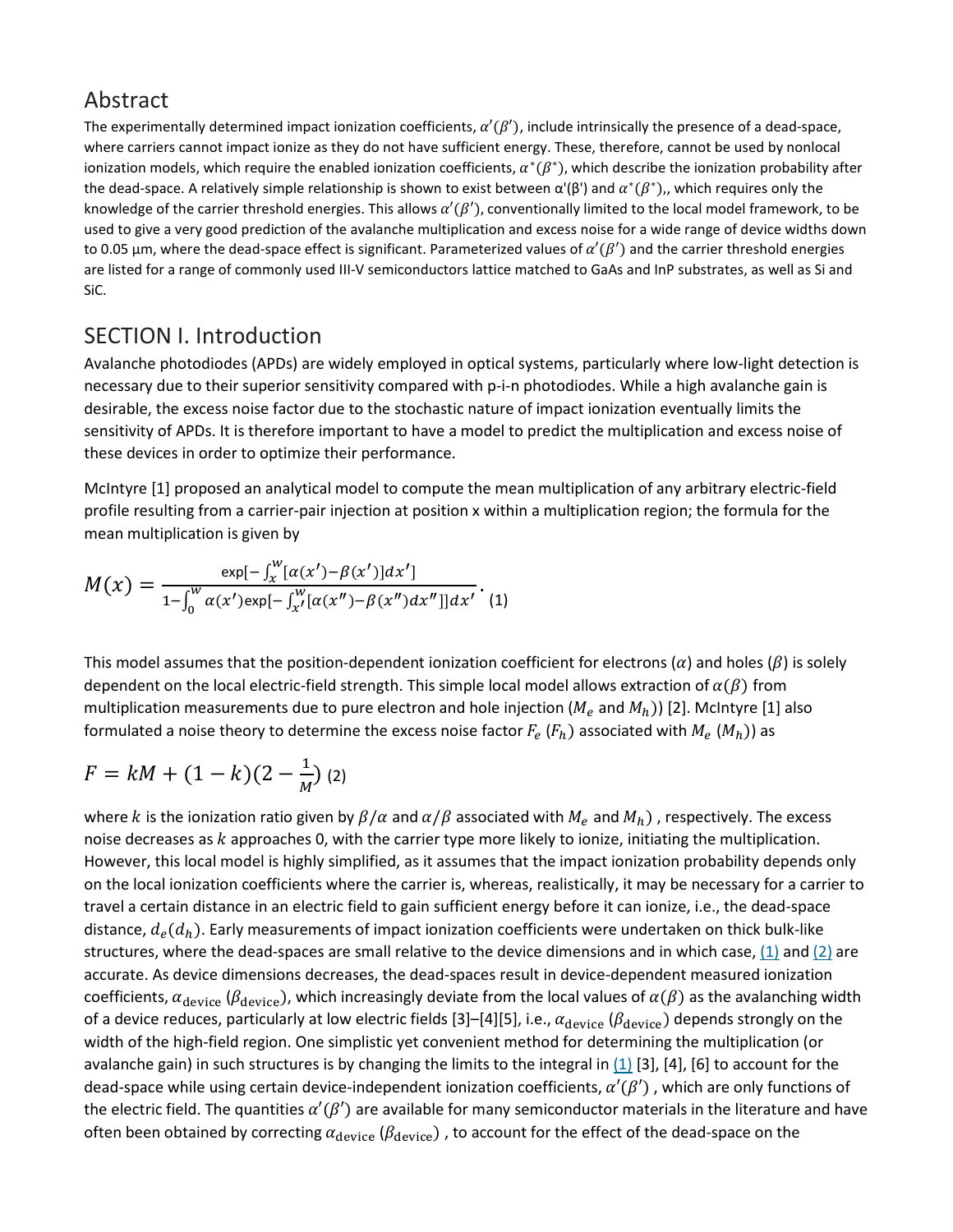multiplication. While multiplication characteristics obtained in this manner work quite well over a range of electric fields and device dimensions down to 0.1 μm [7], [8], this technique does not allow accurate prediction of the excess noise when the dead-space effects are important [9], [10].

One of the first models to successfully predict the excess noise and multiplication in devices with thin submicrometer avalanche widths was developed by Hayat *et al.* [11], who numerically solved a set of two coupled recurrence equations, which incorporate the carriers' ionization probability density function (pdf) in the presence of dead-space. Their dead-space multiplication theory (DSMT) is capable of calculating the multiplication and excess noise of p-i-n devices down to avalanche widths of 0.05 μm[12], [13].

However, the accuracy of the DSMT model critically depends on an accurate knowledge of the ionization pdf. The ionization pdf requires the knowledge of  $d_e(d_h)$ , simply related to the electron (hole) ionization threshold energy  $E_{the}(E_{thh})$  and the electric field, F as

$$
E_{\rm the} = \frac{d_e}{F} \, (3)
$$

(assuming a uniform field), and on the ionization coefficients of carriers after traveling the dead-space. The latter is also referred to as the enabled ionization coefficients,  $\alpha^* (\beta^*)$ . [Estimates for the quantity  $E_{the}(E_{thh})$  can be obtained from the literature or from the band structure; these can be used in the DSMT as a starting point.] However, despite the availability of  $\alpha'(\beta')$  for many semiconductors, these coefficients are not applicable to the DSMT model, as there is no simple relationship relating the experimentally determined  $\alpha'(\beta')$  and  $\alpha^*(\beta^*)$ . Historically, obtaining  $\alpha^*(\beta^*)$  and  $E_{the}(E_{thh})$  has required the experimental values of  $M_e$  ( $M_h$ )) and  $F_e$  ( $F_h$ ) in a series of p-i-n devices of different thicknesses and a fitting procedure using the DSMT model [13]. While this procedure works, it requires the accurate generation of considerable new noise data in many materials.

In this paper, we show that  $\alpha^*$  ( $\beta^*$ ) can be approximated from experimentally determined  $\alpha'(\beta')$  using a simple equation, provided that a reasonably accurate knowledge of  $E_{the}$  ( $E_{thh}$ ) exists without the need for any excessnoise data. The parameter α′ (β′ ) is determined from multiplication measurements on p-i-n photodiodes with a uniform electric field as they simplify the subsequent discussions. These estimates of  $\alpha^* (\beta^*)$  can, in turn, be used in the DSMT models to generate the multiplication and excess noise in p-i-n devices as thin as 0.05 μm . They can also be used to predict the breakdown probability and breakdown voltage [14], [15], as well as the statistical characteristics of the time response of the APD [16], [17].

#### SECTION II. Model

In the DSMT model, the electron ionization pdf,  $h_e(x)$  is described as a perfect exponential function after the carrier traverses the dead-space distance,  $d_e$  [11]

$$
h_e(x) = \begin{cases} 0, & x \le d_e \\ \alpha^* \exp[-\alpha^* (x - d_e)], & x > d_e \end{cases}
$$
 (4)

where the corresponding mean ionizing path length,  $x_e$  is  $d_e + 1/a^*$ . However, the mean ionization path length between successive electron ionizations,  $x_{se}$ , is different from  $x_e$ , because as each time an electron ionizes, an offspring electron is launched alongside the parent and they are both set forth to initiate the subsequent ionizations independently of each other after they traverse their individual dead-spaces. To calculate  $x_{se}$ , we must first consider the electron survival probability,  $S_e(x)$ , where an electron survives a distance x without impact ionizing. This quantity is readily derived from  $(4)$  as follows: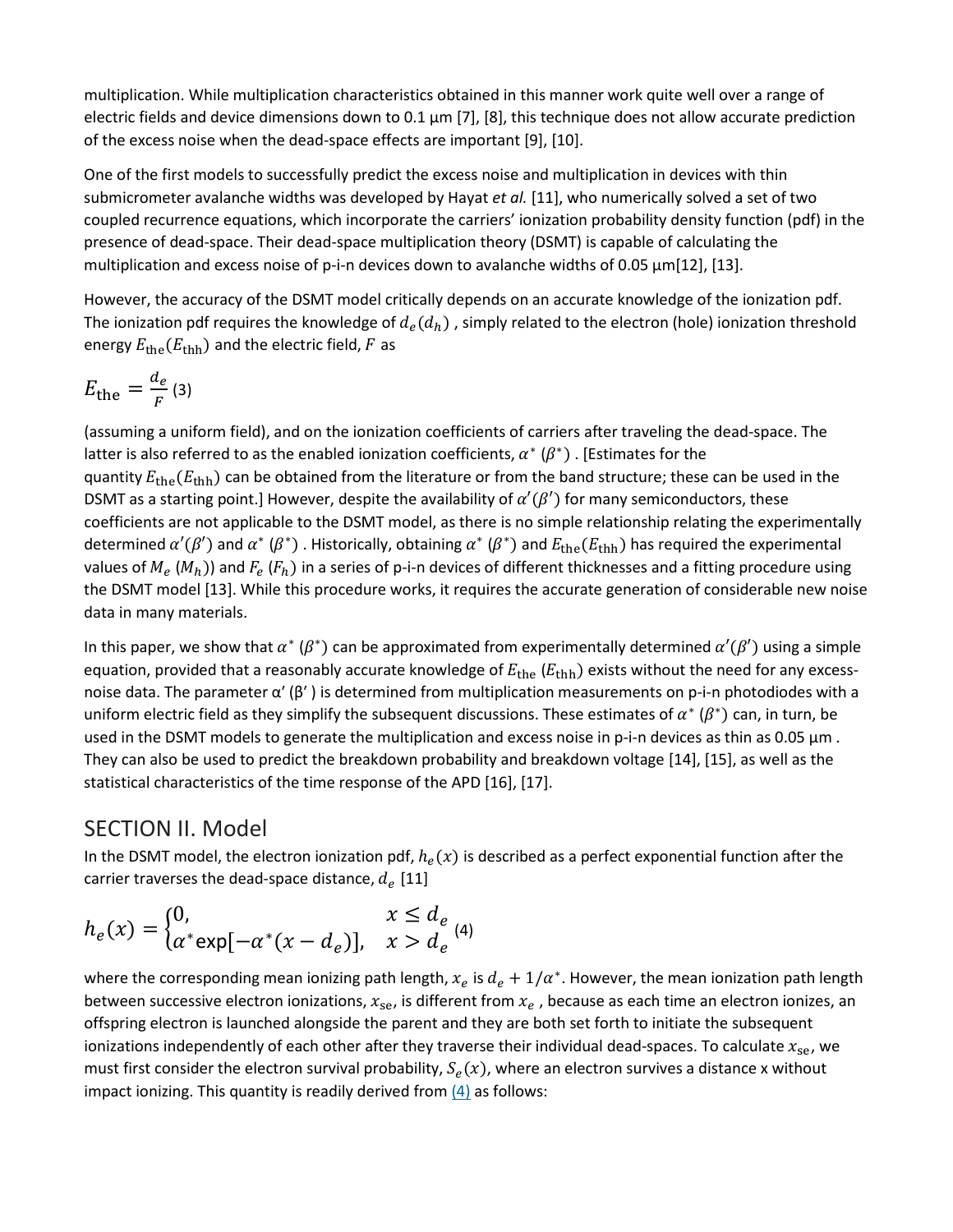$$
S_e(x) = \int_x^{\infty} h_e(x) dx = \begin{cases} 1, & x \le d_e \\ \exp[-\alpha^*(x - d_e)], & x > d_e. \end{cases}
$$
 (5)

Once an electron impact ionizes and, therefore, gives rise to an offspring electron-hole pair, both the parent, which starts afresh, and the offspring electron are then assigned with survival probabilities  $S_{e1}$  and  $S_{e2}$ , respectively. The joint survival probability,  $S_T(x)$ , for the parent and offspring electrons, according to which both electrons travel a distance x without impact ionizing is the product of  $S_{e1}(x)$  and  $S_{e2}(x)$  , namely

$$
S_T(x) = S_{e1}(x)S_{e1}(x) = \begin{cases} 1, & x \le d_e \\ \exp[-2a^*(x - d_e)], & x > d_e. \end{cases}
$$
 (6)

The ionizing pdf for the electron pair,  $h_T(x)$ , can be obtained by differentiating  $1 - S_T(x)$ , which gives

$$
h_{T1}(z) = \begin{cases} 0, & x \le d_e \\ 2\alpha^* \exp[-2\alpha^*(x - d_e)], & x > d_e. \end{cases}
$$
 (7a)

Interestingly, the mean here,  $x_{se}$ , is (1/2 $\alpha^*$ ) +  $d_e$ . A similar derivation from  $(4)$  to  $(6)$ can be repeated in the case of the local model framework where  $d_e = 0$  and

$$
h_{T2}(z) = 2\alpha' \exp[-2\alpha'(x)], x > 0
$$
 (7b)

is obtained with a mean of  $x_{se}=1$  /(2 $\alpha'$ ). The relationship between  $\alpha^*$  ( $\beta^*$ ) and  $\alpha'(\beta')$  can now be found by equating the mean ionizing lengths from the DSMT and local model when they are compared at the same electric field in identical p-i-n structures, as they should yield the same multiplication value. This gives

$$
\alpha' = \frac{1}{\frac{1}{\alpha^*} + 2d_e} \cdot (8)
$$

Note that  $\alpha'(\beta')$  given by  $(8)$  is not the same as  $1/x_e$ , as it is derived from  $1/x_{se}$ . This accounts for why there is  $2 d_e$  rather than just  $d_e$  in the denominator of  $(8)$ . The rate  $\beta'$  can be expressed in a similar manner by replacing  $h_e(x)$ ,  $\alpha^*$ ,  $d_e$ ,  $x_{se}$ , and  $S_e(x)$  with  $h_h(x)$ ,  $\beta^*$ ,  $d_h$ ,  $x_{sh}$ , and  $S_h(x)$ , respectively.

An alternative (more complicated and less intuitive) way to arrive at  $(8)$  is as follows. Spinelli and Lacaita [18] attempted to solve the DSMT model to extract the multiplication analytically. This technique involved differentiating the DSMT recurrence equations and then further simplifying them using a perturbation method, which is reasonably accurate for small dead-space to device-width ratios,  $d/w$ . The quantity  $M_e$  ( $M_h$ ) obtained is then expressed in terms of  $\alpha^*$  ( $\beta^*$ ) in the presence of dead-space as follows [18]:

$$
M(w) = M_e = \frac{\exp(\alpha d_h)}{1 - \int_{d_e}^{w - d_h} \alpha \exp[-\int_x^{w - d_h} (\alpha - \beta) dx'] dx}
$$
  

$$
M(0) = M_h = \frac{\exp(\beta d_e)}{1 - \int_{d_e}^{w - d_h} \alpha \exp[-\int_x^{w - d_h} (\alpha - \beta) dx'] dx}
$$
  
(9a)(9b)

 $a_e$ 

where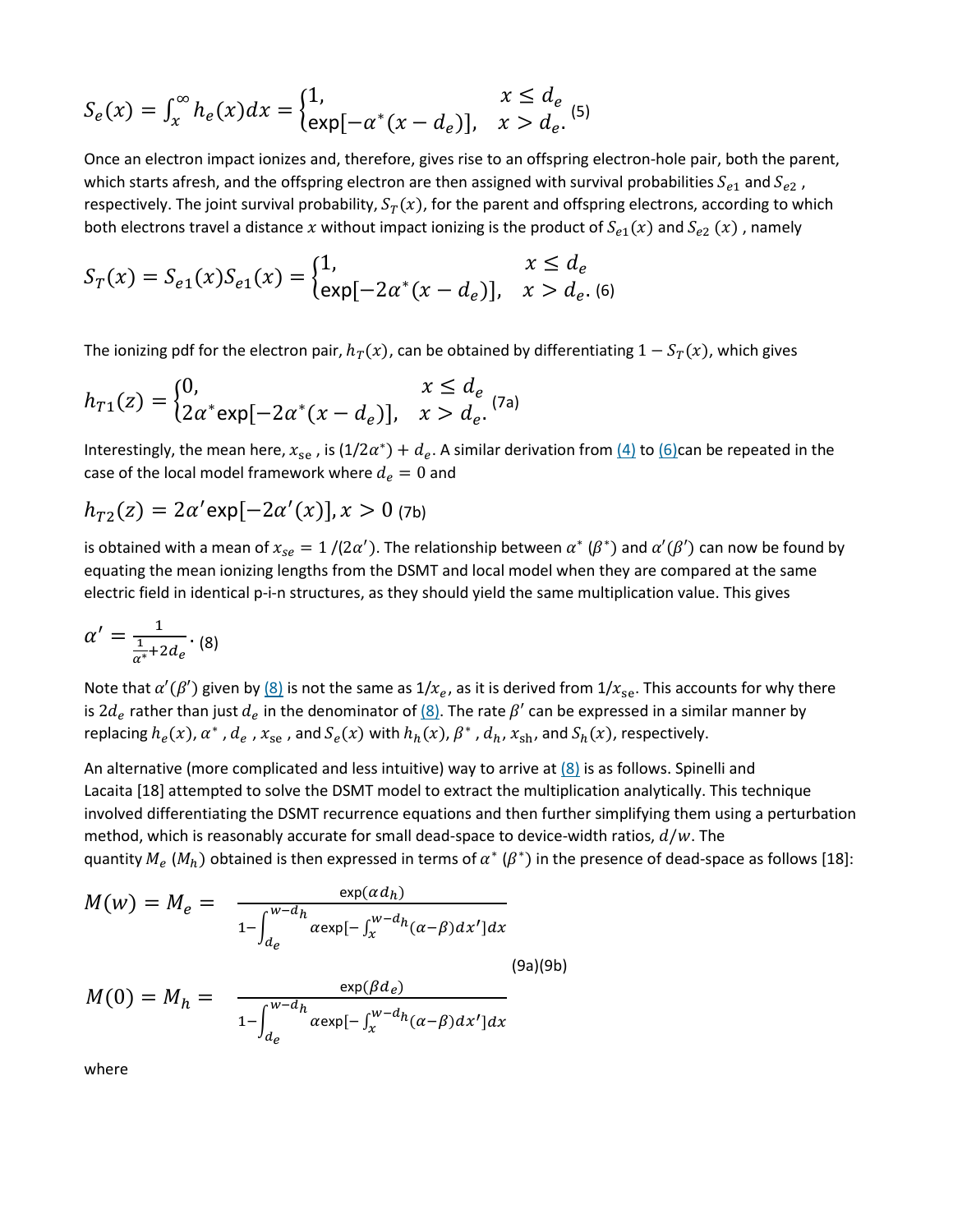$$
\alpha = \alpha^* \frac{1 + 2\beta^* d_h + \beta^* d_e}{1 + 2\alpha^* d_e + 2\beta^* d_h + 3\alpha^* \beta^* d_e d_h}
$$
\n
$$
\beta = \beta^* \frac{1 + 2\alpha^* d_e + \alpha^* d_h}{1 + 2\alpha^* d_e + 2\beta^* d_h + 3\alpha^* \beta^* d_e d_h}.
$$
\n(10a)(10b)

The local rates  $\alpha$  and  $\beta$  from [\(9a\)](https://ieeexplore.ieee.org/document/#deqn9a-b) to [\(10b\)](https://ieeexplore.ieee.org/document/#deqn10a-b) are valid for  $d_e \le x \le w - d_h$  as defined in [18]. From [\(9a\),](https://ieeexplore.ieee.org/document/#deqn9a-b) it is possible to equate the multiplication obtained from solving the recurrence equations (after the perturbation approximation) and the multiplication obtained from the local model (where no dead-space is assumed) for a given w in order to relate  $\alpha^*$  to  $\alpha_{\text{device}}$ . The parameter  $\alpha_{\text{device}}$  is normally extracted from experiments and, therefore, includes the effect of the dead-space. This is the rate used in the local model which results in multiplication that is equivalent to that obtained from the DSMT model. For simplicity, assuming a perfect p-i-n structure where  $M_e = M_h$  and  $F_e = F_h$ , i.e.,  $\alpha = \beta$ , [\(1\)](https://ieeexplore.ieee.org/document/#deqn1) reduces to

$$
M(w) = M_e = \frac{1}{1 - \alpha_{\text{device}}w} \cdot (11)
$$

Similarly, assuming  $d_e = d_h$  and  $\alpha^* = \beta^*$ , [\(9a\)](https://ieeexplore.ieee.org/document/#deqn9a-b) simplifies to

$$
M(w) = M_e \approx \frac{1 + \left(d_e + \frac{1}{\alpha^*}\right)^{-1} d_e}{1 - \left(d_e + \frac{1}{\alpha^*}\right)^{-1} (w - 2d_e)}.
$$
 (12)

By equating the gain expressions in  $(11)$  and  $(12)$ , we obtain

$$
\alpha_{\text{device}} \approx \frac{1 - \frac{d_e}{w}}{\frac{1}{\alpha^*} + 2d_e} \,. (13)
$$

The denominator of this expression is identical to that in  $(8)$ , but the effect of the devicedependent  $\alpha_{\text{device}}$  ( $\beta_{\text{device}}$ ) is accounted for qualitatively by the  $d/w$  term in the numerator. Similar derivations were used in another simple extreme case where  $\beta^*$ ,  $d_h$  in (9a), and  $\beta$  in [\(1\)](https://ieeexplore.ieee.org/document/#deqn1) are set to 0. These simplified multiplication expressions are equated to each other and  $(13)$  is once again obtained. It is, therefore, concluded that  $(13)$  is independent of  $\beta^*$  and  $d_h$ .

This first-order approximation becomes increasingly inaccurate in thin devices with high gains due to the large  $d/w$  ratio; the approximation is, therefore, not a good way for determining the multiplication, as pointed out in [18]. However, if the asymptotes of  $\alpha_{\text{device}}$  for devices with different widths (at high field) are considered, i.e., when  $d/w$  becomes negligible, then  $(13)$  approaches  $(8)$ . This means that we can extract the enabled (nonlocal) ionization coefficient,  $\alpha^* (\beta^*)$ , from the asymptotes of a family of the experimental coefficients,  $\alpha_{\text{device}}$ . For each device width, the asymptote can be found when the electric field is high, or equivalently when the multiplication is high.

To verify the validity of [\(8\),](https://ieeexplore.ieee.org/document/#deqn8) we have used a simple Monte Carlo (SMC) model to generate the associated multiplication and noise characteristics in an idealized series of p-i-n photodiodes. Several authors showed that such a model agrees well with experimental gain and noise for several semiconductor materials even with w thinner than 0.1 µm [19]–[20][21]. Using the input parameters in [19], multiplication ( $M_e$  and  $M_h$ )) and noise ( $F_e$  and  $F_h$ ) of GaAs perfect p-i-n devices with w of 0.05, 0.1, 0.2, 0.5, and 1 µm were simulated using the SMC model. Details of the SMC model have been reported in [19]. These SMC data were compared against the multiplication and noise data obtained from the random-path-length (RPL) model [12], which utilize the randomly generated ionization path lengths according to the ionizing pdf given by  $(4)$ . The RPL technique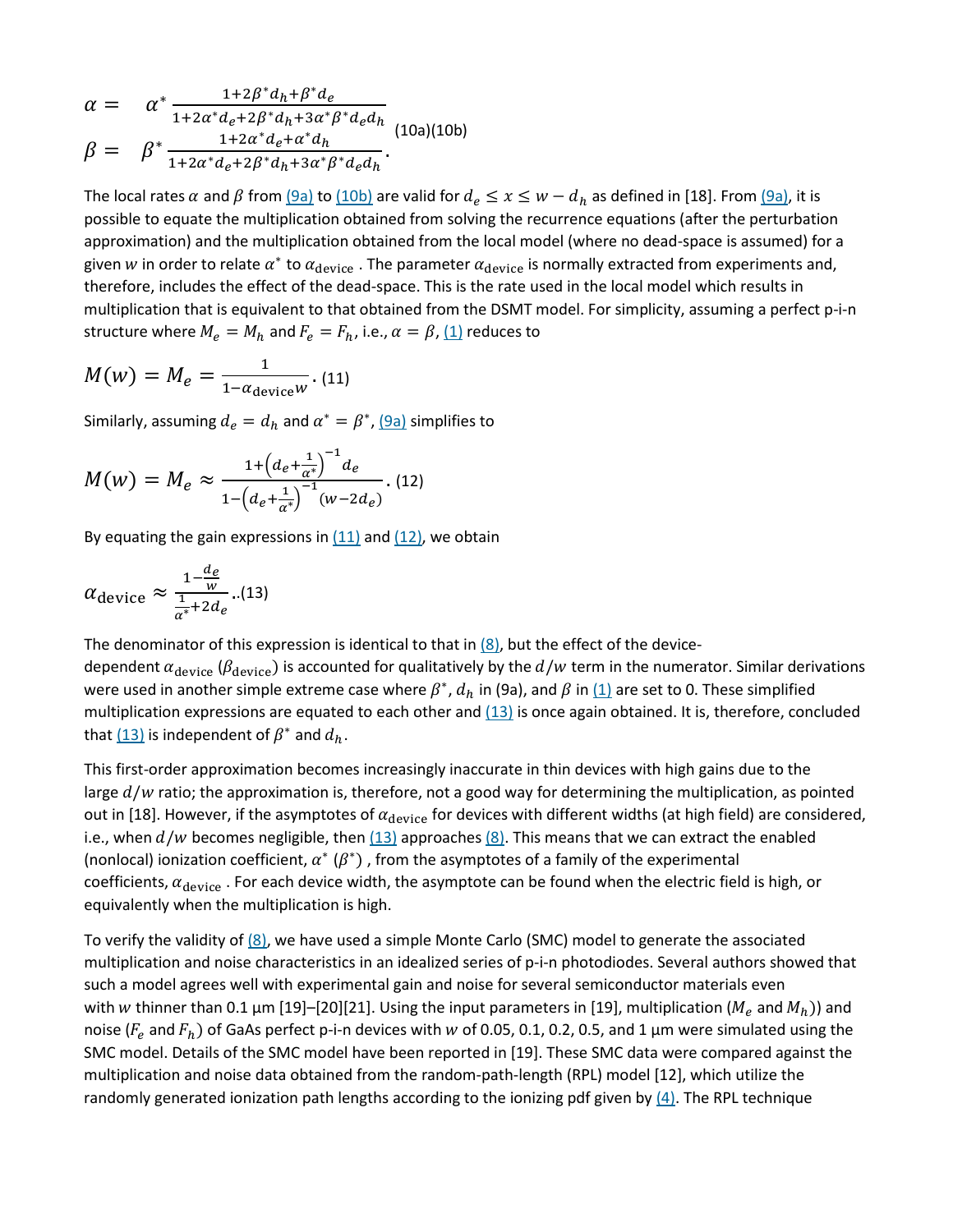essentially gives identical results to the DSMT technique [11], as shown in [22]. The results are described in Section III.

#### SECTION III. Results and Discussion

The parameters  $\alpha_{\text{device}}$  ( $\beta_{\text{device}}$ ) were determined from  $M_e$  and  $M_h$ ) simulated from the SMC model using

$$
\alpha_{\text{device}} = \frac{1}{w} \frac{M_e - 1}{M_e - M_h} \ln\left(\frac{M_e}{M_h}\right) (14a)
$$

and

$$
\beta_{\text{device}} = \frac{1}{w} \frac{M_h - 1}{M_e - M_h} \ln\left(\frac{M_e}{M_h}\right). (14b)
$$

The local ionization coefficient  $\alpha'$  ( $\beta'$ ) was parameterized using the highest value of  $\alpha_{\text{device}}$  ( $\beta_{\text{device}}$ ) at a given electric field, which was extracted from multiplication of different thicknesses p-i-n photodiodes, as shown in Fig. 1, to give the device-independent ionization coefficient. The results are tabulated in Table I. These values are similar compared with those in [23], but they cover a wider electric field range. For clarity,  $\alpha_{\text{device}}$  ( $\beta_{\text{device}}$ ) for only 0.05-, 0.1-, and 1-µm p-i-n photodiodes are shown.



Fig. 1.  $\alpha_{\text{device}}$  ( $\beta_{\text{device}}$ ) of 0.05, 0.1, and 1 µm p-i-n photodiodes calculated from  $(14a)$  and  $(14b)$ denoted as  $\Box$ ,  $\nabla$ , and  $\bigcirc$ , respectively. Parameterized  $\alpha'$  ( $\beta'$ ),  $\alpha^*$  ( $\beta^*$ ) determined from [\(8\)a](https://ieeexplore.ieee.org/document/#deqn8)nd [\(15\)](https://ieeexplore.ieee.org/document/#deqn15) are shown as solid, medium-dashed lines, and  $\times$ , respectively. Inset: fittings (lines) of carriers dead-space using  $(3)$  with those obtained from the SMC simulations (circles).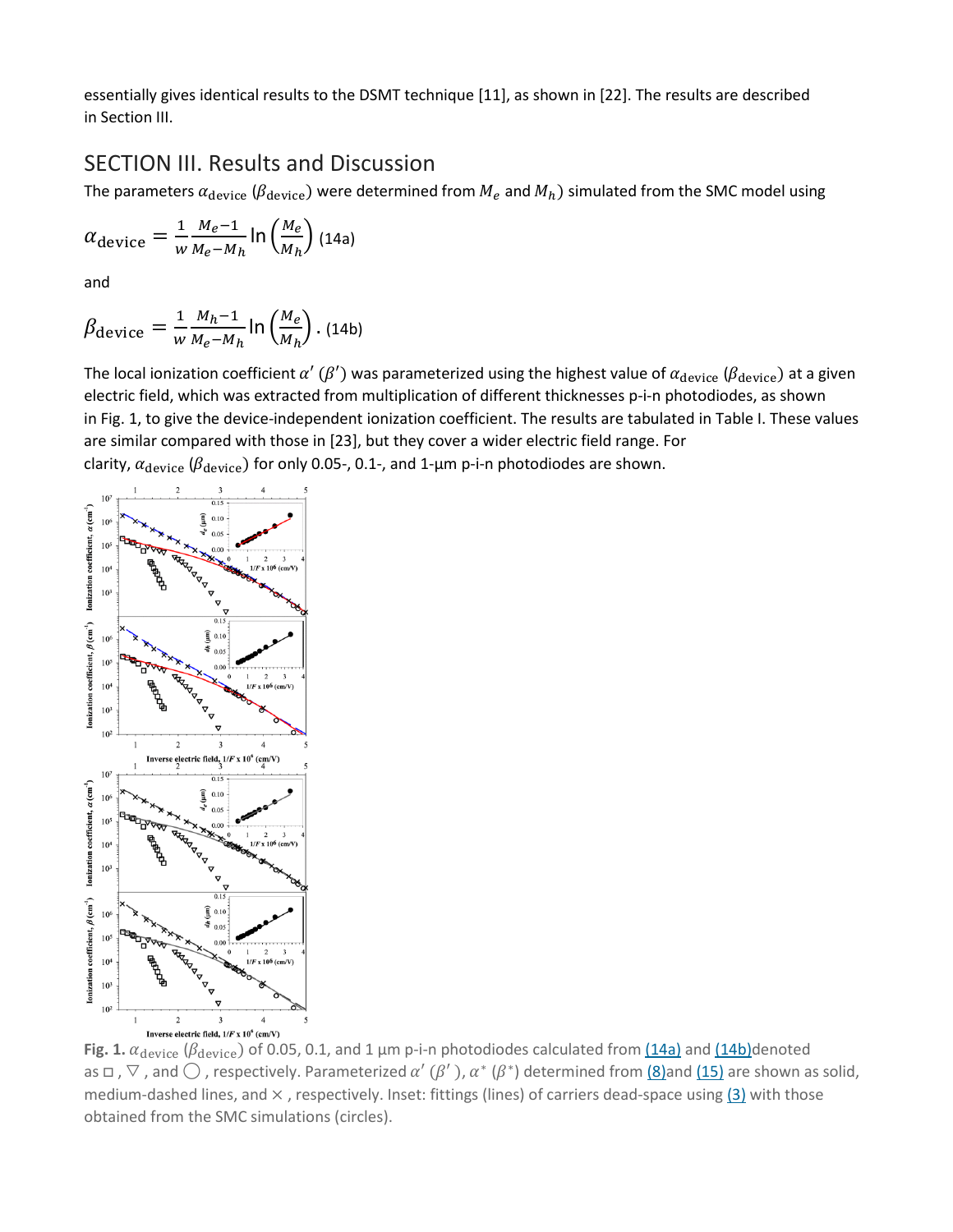**TABLE I**  $\alpha'(\beta')$  of Group IV and III–V Semiconductors Expressed as  $\alpha'(\beta') = A \exp[-(B/F)C]$  Where F is Electric Field. The Ionization Coefficients That Were Found to Have a Wider Electric Field Range Than the Previous Reports are Marked as\*. The Threshold Energies Shown are for Secondary Ionizing Carriers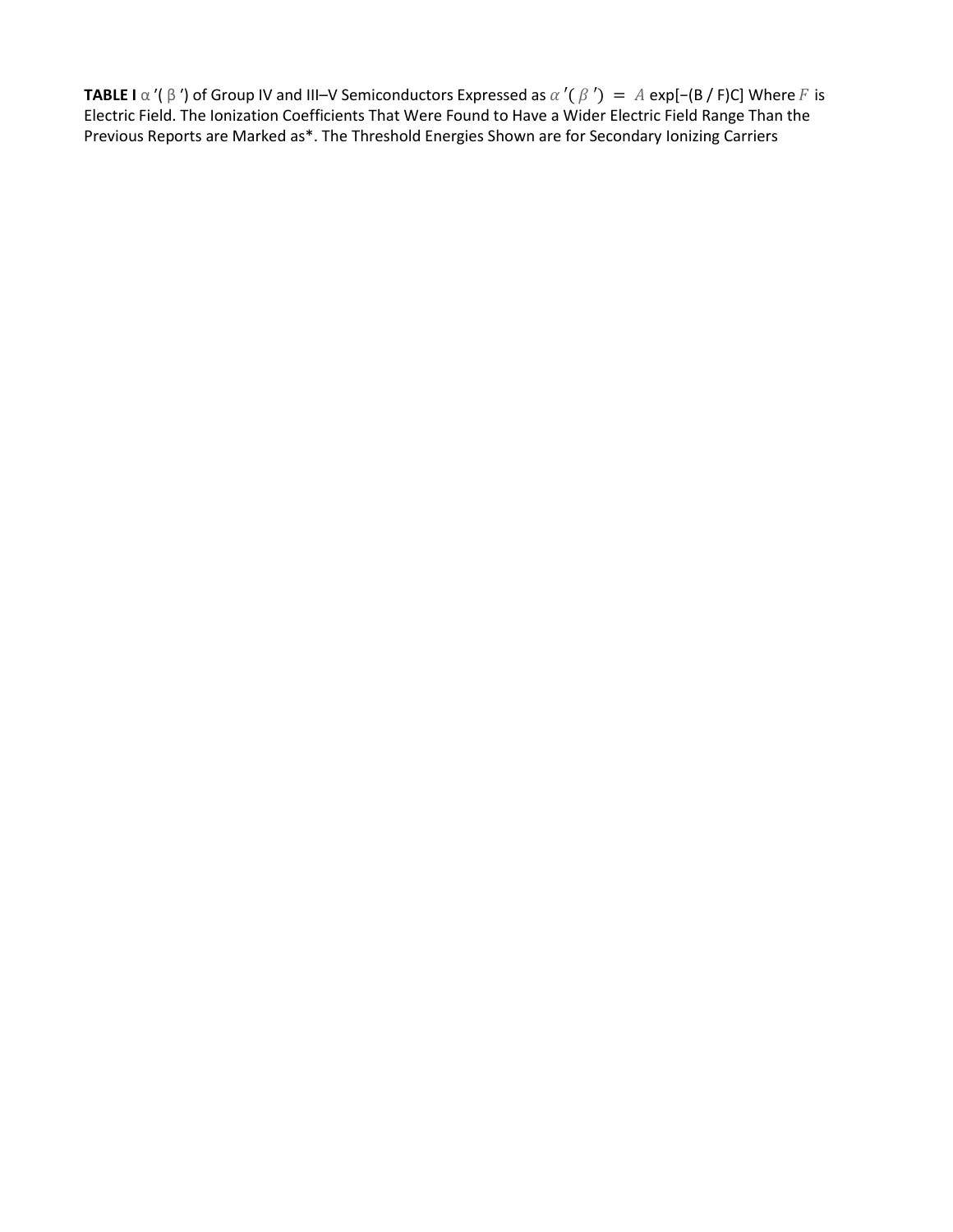| Material                                      | Electric field range (kV/cm) |               | Coefficient Type $A(x 10^5 \text{ cm}^{-1})$ | $B(\times 10^5 \text{ cm}^{-1})$ | $C(x 10^5 \text{ cm}^{-1})$ $E_{the}$ (eV) |            | $E_{the}$ (eV) |
|-----------------------------------------------|------------------------------|---------------|----------------------------------------------|----------------------------------|--------------------------------------------|------------|----------------|
| Si [36]                                       | 175-40                       | $\alpha$      | 7.03                                         | 12.3                             | 1.00                                       | 1.8[26]    | 2.4[26]        |
|                                               |                              | $\pmb{\beta}$ | 15.8                                         | 20.4                             | 1.00                                       |            |                |
|                                               | 400-800*                     | $\alpha$      | 7.03                                         | 12.3                             | 1.00                                       |            |                |
|                                               |                              | $\pmb{\beta}$ | 6.71                                         | 16.9                             | 1.00                                       |            |                |
| GaAs [23]                                     | 150-900                      | $\alpha$      | 2.28                                         | 677                              | 1.51                                       | 3.0[23]    | 3.3            |
|                                               |                              | в             | 2.24                                         | 715                              | 1.55                                       |            |                |
| GaAs (this work)                              | 150-500                      | $\alpha$      | 1.45                                         | 5.00                             | 2.10                                       | 3.0        | 3.3            |
|                                               |                              | $\pmb{\beta}$ | 1.55                                         | 5.50                             | 2.00                                       |            |                |
|                                               | 500-1110                     | $\alpha$      | 4.70                                         | 12.0                             | 0.90                                       |            |                |
|                                               |                              | $\pmb{\beta}$ | 4.00                                         | 11.0                             | 1.00                                       |            |                |
|                                               | 1110-1400                    | $\alpha$      | 6.39                                         | 16.0                             | 0.90                                       |            |                |
|                                               |                              | в             | 5.92                                         | 15.5                             | 0.95                                       |            |                |
| InP $[37]$                                    | 240-380                      | $\alpha$      | 112                                          | 31.1                             | 1.00                                       | $2.8$ [27] | 3.0 [27]       |
|                                               |                              | $\pmb{\beta}$ | 47.9                                         | 25.5                             | 1.00                                       |            |                |
|                                               | 380-560                      | $\alpha$      | 29.3                                         | 26.4                             | 1.00                                       |            |                |
|                                               |                              | $\pmb{\beta}$ | 16.2                                         | 21.1                             | 1.00                                       |            |                |
|                                               | 560-1250*                    | $\alpha$      | 2.32                                         | 8.46                             | 2.00                                       |            |                |
|                                               |                              | $\pmb{\beta}$ | 2.48                                         | 7.89                             | 2.00                                       |            |                |
| SiC                                           | 1000-4000                    | $\alpha$      | 7.00                                         | 70.0                             | 1.66                                       | 12.0 [28]  | $8.0$ [28]     |
|                                               |                              | $\pmb{\beta}$ | 19.0                                         | 103                              | 1.01                                       |            |                |
| Al <sub>0.6</sub> Ga <sub>0.4</sub> As [23]   | 330-1100                     | $\alpha$      | 2.95                                         | 11.6                             | 1.44                                       | 3.4[29]    | 3.6[29]        |
|                                               |                              | $\pmb{\beta}$ | 3.11                                         | 12.1                             | 1.46                                       |            |                |
| Al <sub>0.8</sub> Ga <sub>0.2</sub> As [8]    | 328-1110                     | $\alpha$      | 3.18                                         | 10.4                             | 1.67                                       | 3.2        | 2.3            |
|                                               |                              | $\pmb{\beta}$ | 3.55                                         | 11.2                             | 1.85                                       |            |                |
|                                               | 1110-1540                    | $\alpha$      | 38.4                                         | 102                              | 0.55                                       |            |                |
|                                               |                              | $\pmb{\beta}$ | 38.4                                         | 102                              | 0.55                                       |            |                |
| In <sub>0.52</sub> Al <sub>0.48</sub> As [38] | 220-980                      | $\alpha$      | 2.20                                         | 8.90                             | 1.71                                       | $3.2$ [31] | 3.5[31]        |
|                                               |                              | $\pmb{\beta}$ | 2.95                                         | 11.5                             | 1.71                                       |            |                |
| Ga <sub>0.52</sub> In <sub>0.48P</sub> [39]   | 357-1700                     | $\alpha$      | 4.57                                         | 14.1                             | 1.73                                       | 4.1 [32]   | 4.1 [32]       |
|                                               |                              | $\pmb{\beta}$ | 4.73                                         | 14.3                             | 1.65                                       |            |                |
| Al0.52In0.48P [40]                            | 40-1300*                     | α             | 4.93                                         | 16.5                             | 1.78                                       | 4.6        | 4.6            |
|                                               |                              | $\pmb{\beta}$ | 5.29                                         | 15.9                             | 1.98                                       |            |                |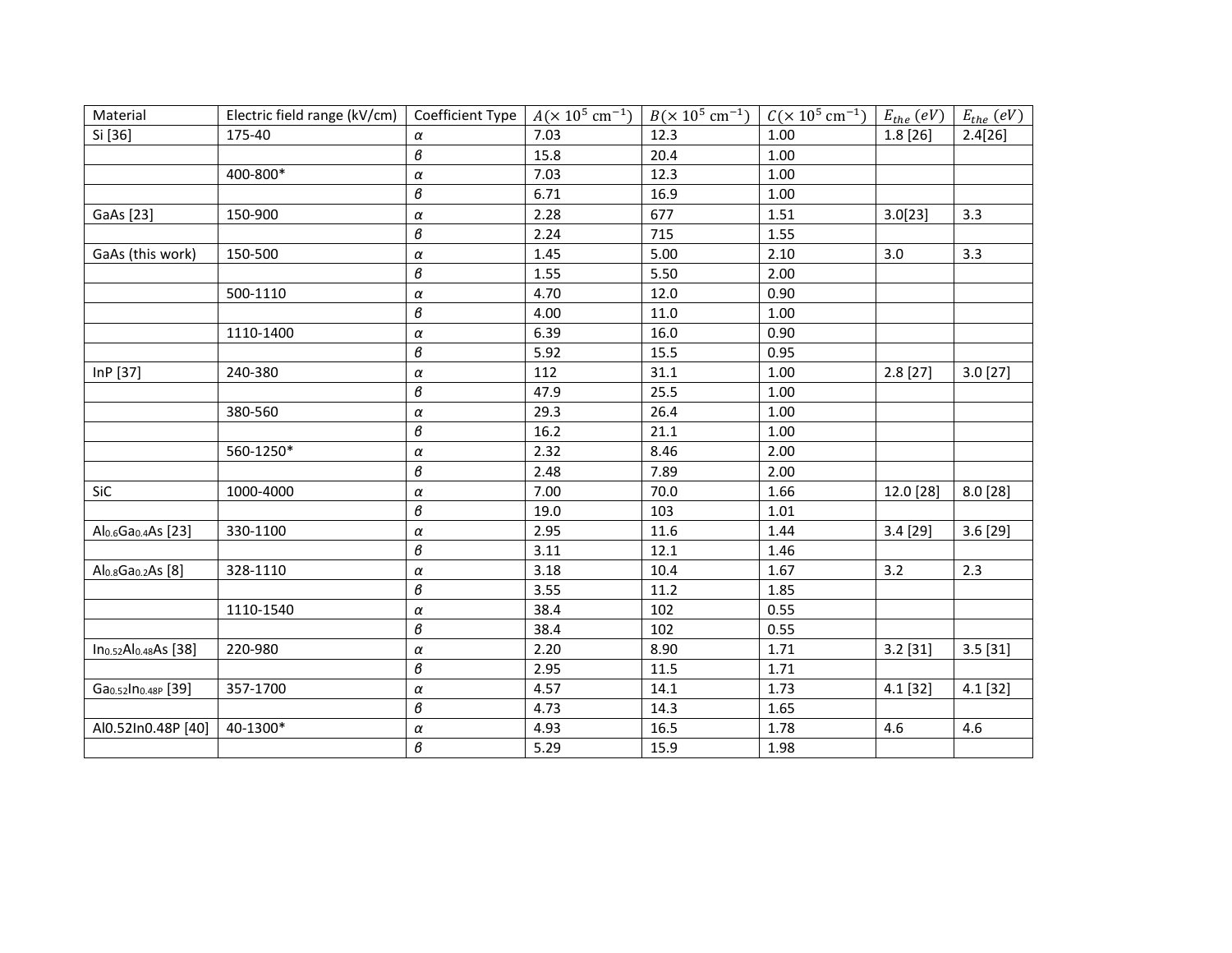| Material                         | Electric field range | Coefficient | $A (×105 cm-1)$ | $B (×105 cm-1)$ | $C ( \times 10^5 \text{ cm}^{-1})$ | $E_{abc}(eV)$ | $E_{ikk}$ (eV) |
|----------------------------------|----------------------|-------------|-----------------|-----------------|------------------------------------|---------------|----------------|
|                                  | (kV/cm)              | Type        |                 |                 |                                    |               |                |
| Si [36]                          | 175-400              | α           | 7.03            | 12.3            | 1.00                               | 1.8[26]       | 2.4[26]        |
|                                  |                      | β           | 15.8            | 20.4            | 1.00                               |               |                |
|                                  | 400-800*             | α           | 7.03            | 12.3            | 1.00                               |               |                |
|                                  |                      | ₿           | 6.71            | 16.9            | 1.00                               |               |                |
| GaAs [23]                        | 150-900              | α           | 2.28            | 677             | 1.51                               | 3.0 [23]      | 3.3            |
|                                  |                      | ₿           | 2.24            | 715             | 1.55                               |               |                |
| GaAs (this                       | 150-500              | α           | 1.45            | 5.00            | 2.10                               | 3.0           | 3.3            |
| work)                            |                      | β           | 1.55            | 5.50            | 2.00                               |               |                |
|                                  | 500-1110             | α           | 4.70            | 12.0            | 0.90                               |               |                |
|                                  |                      | β           | 4.00            | 11.0            | 1.00                               |               |                |
|                                  | 1110-1400            | α           | 6.39            | 16.0            | 0.90                               |               |                |
|                                  |                      | β           | 5.92            | 15.5            | 0.95                               |               |                |
| InP $[37]$                       | 240-380              | α           | 112             | 31.1            | 1.00                               | 2.8[27]       | 3.0 [27]       |
|                                  |                      | β           | 47.9            | 25.5            | 1.00                               |               |                |
|                                  | 380-560              | α           | 29.3            | 26.4            | 1.00                               |               |                |
|                                  |                      | β           | 16.2            | 21.1            | 1.00                               |               |                |
|                                  | 560-1250*            | α           | 2.32            | 8.46            | 2.00                               |               |                |
|                                  |                      | ß           | 2.48            | 7.89            | 2.00                               |               |                |
| SiC                              | 1000-4000            | α           | 7.00            | 70.0            | 1.66                               | 12.0 [28]     | 8.0 [28]       |
|                                  |                      | β           | 19.0            | 103             | 1.01                               |               |                |
| $Al_{0.6}Ga_{0.4}As$             | 330-1100             | α           | 2.95            | 11.6            | 1.44                               | 3.4 [29]      | 3.6 [29]       |
| [23]                             |                      | B           | 3.11            | 12.1            | 1.43                               |               |                |
| $Al_{0.8}Ga_{0.2}As$             | 328-1110             | α           | 3.18            | 10.4            | 1.67                               | 3.2           | 2.3            |
| [8]                              |                      | β           | 3.55            | 11.2            | 1.85                               |               |                |
|                                  | 1110-1540            | α           | 38.4            | 102             | 0.55                               |               |                |
|                                  |                      | β           | 38.4            | 102             | 0.55                               |               |                |
| $In_{0.52}Al_{0.48}As$           | 220-980              | α           | 2.20            | 8.90            | 1.71                               | 3.2 [31]      | 3.5 [31]       |
| [38]                             |                      | ß           | 2.95            | 11.5            | 1.71                               |               |                |
| $Ga_{0.52}$ In <sub>0.48</sub> P | 357-1700             | α           | 4.57            | 14.1            | 1.73                               | 4.1 [32]      | 4.1 [32]       |
| [39]                             |                      | ₿           | 4.73            | 14.3            | 1.65                               |               |                |
| $Al_{0.52}In_{0.48}P$            | 400-1300*            | α           | 4.93            | 16.5            | 1.78                               | 4.6           | 4.6            |
| $[40]$                           |                      | B           | 5.29            | 15.9            | 1.98                               |               |                |
|                                  |                      |             |                 |                 |                                    |               |                |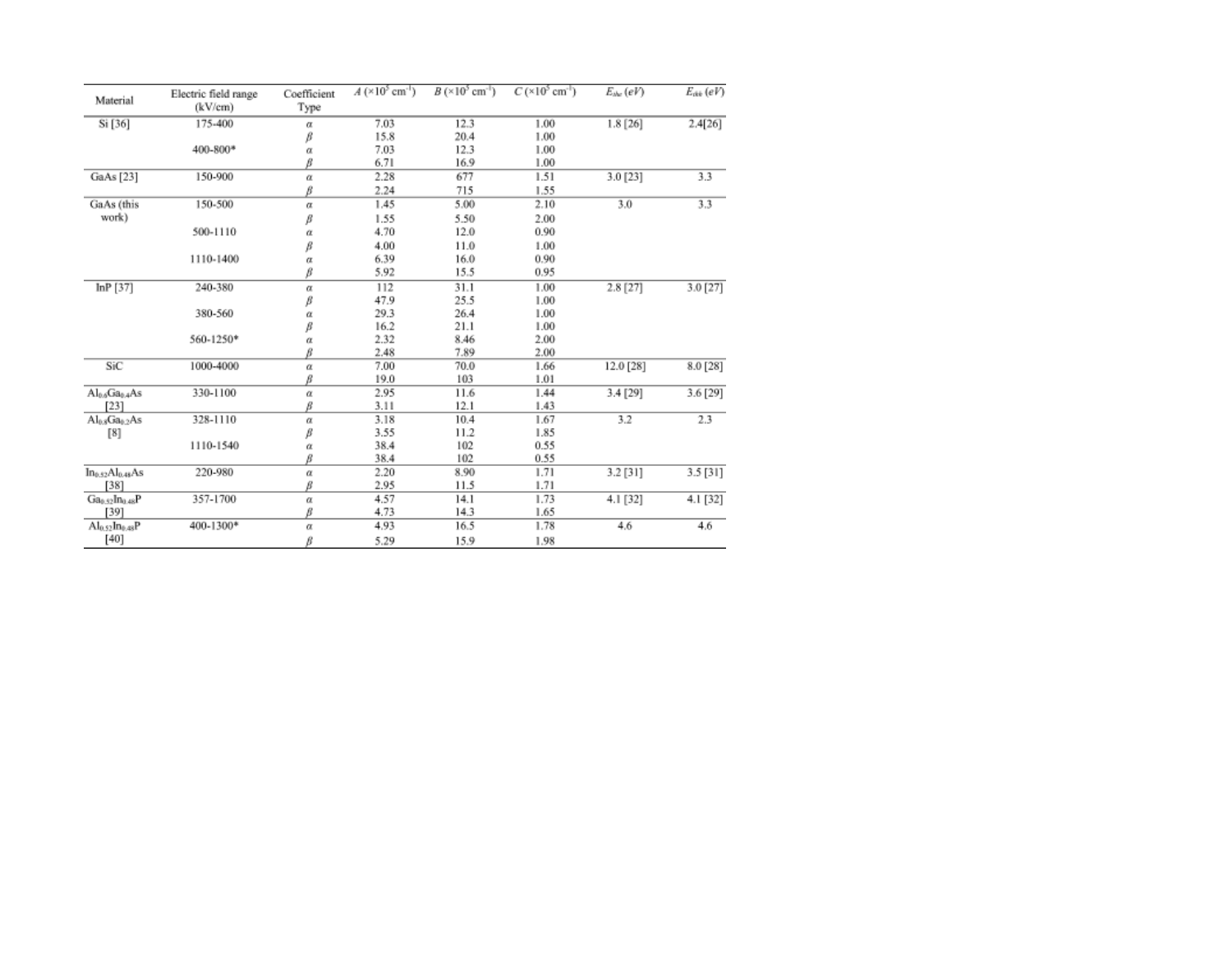The SMC model can also generate the ionizing pdf at a given electric field by logging the ionizing length between two successive ionizing events, i.e., xe , as shown in Fig. 2, which gives the mean electron ionizing length,  $1/\alpha_{MC}$ . This can be done for primary ionizing carriers, injected with just thermal energy and for those secondary ionizing carriers which can start with significant residual energy [24].



**Fig. 2.** Electron ionizing pdf of GaAs at 600 kV/cm obtained from the SMC simulations (•). Solid line: mean ionizing length ( $x_e = 1/\alpha_{MC}$ ) and dead-space ( $d_e$ ) were determined to calculate  $\alpha^*$  using [\(15\)](https://ieeexplore.ieee.org/document/#deqn15) to generate the pdf using  $(4)$ . Dashed lines:  $\alpha'$  obtained using  $(8)$ .

The pdf at the same electric field (600 kV/cm) is approximated in the DSMT model in Fig. 2 using  $(4)$ , which comprises  $d_e$  followed by an exponential function that has a mean of 1/  $\alpha^*$ . The dead-space  $d_e$  was defined as the distance where the rising edge of the pdf reached 50% of its peak value [25]; therefore,  $E_{the}$  ( $E_{thh}$ ) for secondary ionizing carriers was calculated as 3 (3.3) eV using  $(3)$ , as shown in the inset of Fig. 1, while the initial carrier threshold energies,  $E_{the}(E_{thh})$  determined from the SMC model was ~15% higher than those for the secondary carriers at 3.5 (3.8) eV (using the secondary carrier threshold energy for the primary injected carrier will result in a slight overestimation of the low multiplication values in devices but it will not change the breakdown voltage appreciably). The enabled ionization coefficient  $\alpha^*$  ( $\beta^*$ ) can, then, be determined from  $\alpha_{MC}(\beta_{MC})$  using

$$
\frac{1}{\alpha_{\rm MC}}=d_e+\frac{1}{\alpha^*}\,\rm (15)
$$

and this is plotted as a function of electric field for secondary ionizing carriers in Fig. 1.

The ionizing pdf associated with  $\alpha'$  is also shown in Fig. 2, where the peak is significantly lower than those from the SMC and DSMT models as this assumes that secondary carriers have no dead-space and, therefore, are allowed to ionize immediately after they are created.

Using [\(8\)](https://ieeexplore.ieee.org/document/#deqn8) with  $E_{the}(E_{thh})$  of 3 (3.3) eV on  $\alpha'$  ( $\beta'$ ) shows that excellent agreement to the  $\alpha^*$  ( $\beta^*$ ), which were determined from the SMC simulations, can be achieved over a wide range of electric fields from 200 kV/cm to 1.4 MV/cm, as shown in Fig. 1. We reiterate that these values can be used as input parameters to the DSMT model to generate multiplication and excess noise. Using the appropriate  $E_{the}(E_{thh})$  for primary and secondary carriers, the calculated DSMT-based multiplication characteristics agree well with those obtained from the SMC simulations even for a 0.05-μm thick p-i-n over several orders of magnitude, as shown in Fig. 3.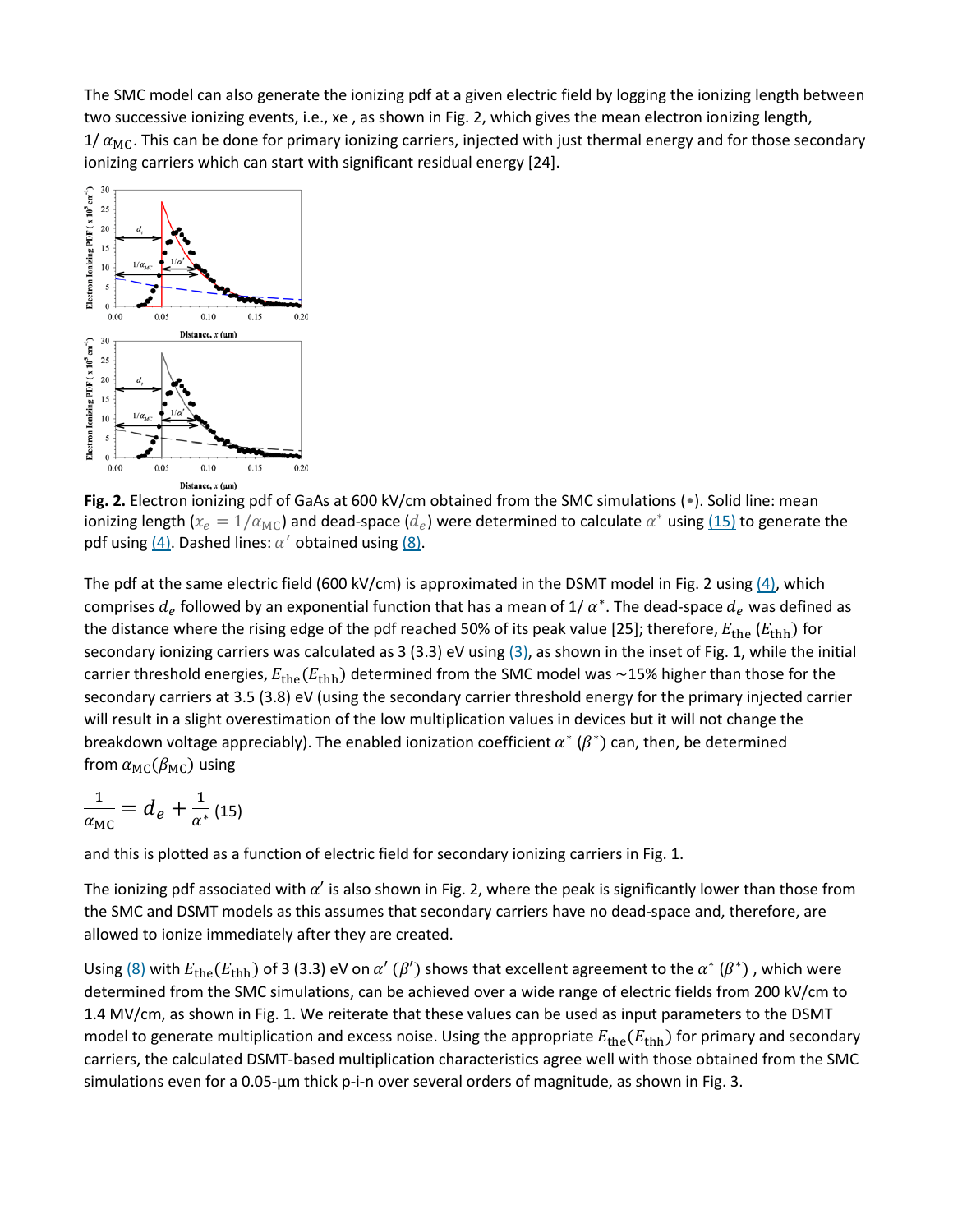

**Fig. 3.**  $M_e - 1$  and  $M_h - 1$  curves of p-i-n photodiodes with w of 0.05, 0.1, 0.2, and 0.5 µm (from left to right) simulated by the RPL (solid lines) and SMC model (•). To remain clarity, the multiplication of 1-μm p-i-n is not shown.

Furthermore, excess noise factors calculated from the DSMT recurrence model showed good agreement with those obtained from the SMC simulations down to 0.1-μm p-i-n, as shown in Fig. 4. As the device width shrinks further to 0.05  $\mu$ m, the DSMT model underestimates both  $F_e$  ( $F_h$ ) and shows no multiplication at low electric fields because of the hard dead-space assumption. In reality, the ionizing pdf is not accurately presented by  $(4)$  even at a relatively low field of 600 kV/cm as shown in Fig. 2, where it initially rises to the peak value gradually due to the soft dead-space and thereafter decays exponentially.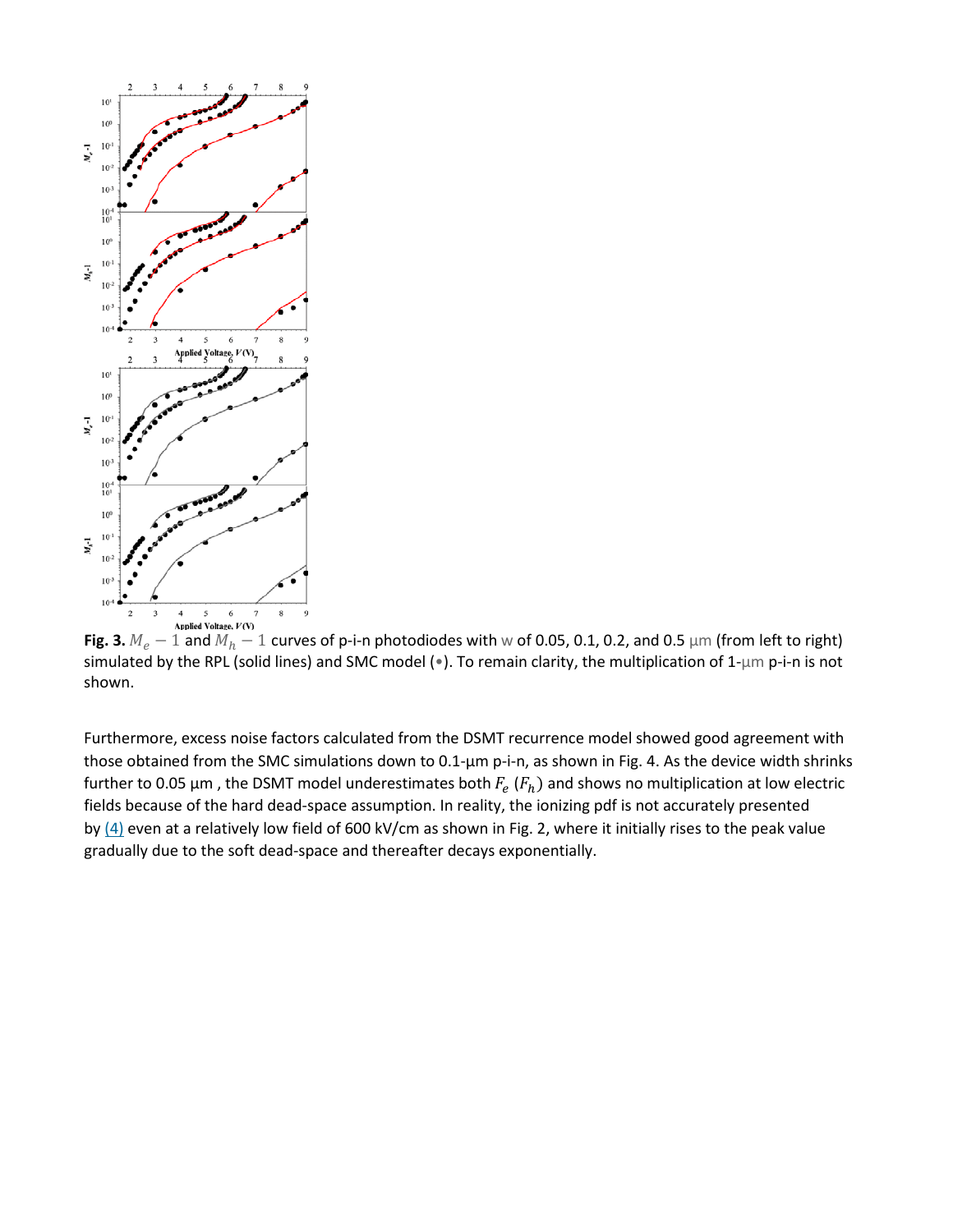

**Fig. 4.** Excess noise of p-i-n photodiodes with w of 0.05, 0.1, 0.2, and 1 μm (from top to bottom) due to pure electron and hole injection,  $F_e$  and  $F_h$ , respectively, simulated by the RPL (solid lines) and SMC model (symbols with dashed lines).

Considering the simplicity of  $(8)$  in estimating  $\alpha^* (\beta^*)$ , simulated results of multiplication and excess noise factor from the DSMT model for a wide range of semiconductor materials like Si [26], InP [27], SiC [28], Al<sub>0.6</sub>Ga<sub>0.4</sub>As [29], Al<sub>0.8</sub>Ga<sub>0.4</sub>As [30], In<sub>0.52</sub>Al<sub>0.48</sub>As [31], and Ga<sub>0.52</sub>In<sub>0.48</sub>P [32] agree surprisingly well with the experimental data, provided good knowledge of  $\alpha'$  ( $\beta'$ ) and their corresponding  $E_{the}(E_{thh})$  exists, as shown in Table I. The effective threshold energy in the DSMT model is the mean energy carriers attain before impact ionization, and as such it differs from other definitions in [33]–[34][35]. The threshold energy  $E_{the}$  ( $E_{thh}$ ) can be obtained either from excess-noise measurements or from knowledge of the multiplication over a wide dynamic range, when the effects of the dead-space become important.

#### SECTION IV. Conclusion

Given the ionization threshold energies, the enabled  $\alpha^*$  ( $\beta^*$ ) required by the DSMT model can be recovered from experimentally determined  $\alpha'$  ( $\beta'$ ) using the simple relationship in [\(8\),](https://ieeexplore.ieee.org/document/#deqn8) which can then be used in the DSMT model to predict the mean multiplication, excess noise factor, the breakdown probability, and the breakdown voltage. With the consideration of slightly different threshold energies for primary and secondary carriers, multiplication and noise data calculated from the DSMT model fit well with the SMC results, even for a 0.05-μm thick p-i-n and while assuming a hard dead-space ionization pdf. The proposed technique for extracting the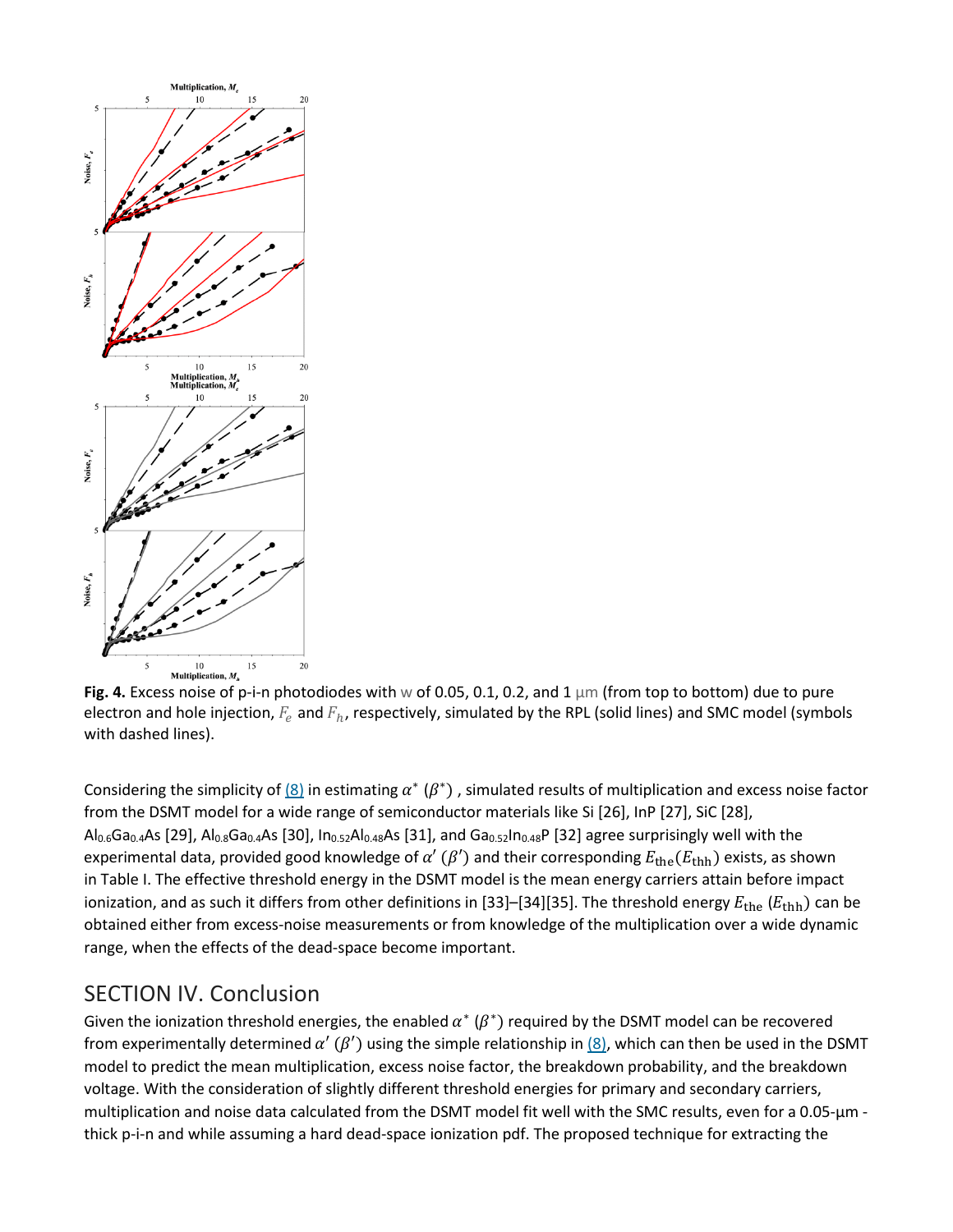enabled ionization coefficients relies only on the knowledge of multiplication data and does not require explicit knowledge of the excess-noise characteristics.

## ACKNOWLEDGMENT

The authors would like to thank Prof. G. J. Rees for many useful discussions.

## References

**1.** R. J. McIntyre, "Multiplication noise in uniform avalanche diodes", *IEEE Trans. Electron Devices*, vol. ED-13, no. 1, pp. 164-168, Jan. 1966, [online] Available:

http://ieeexplore.ieee.org/stamp/stamp.jsp?arnumber=1474241.

- **2.** G. E. Stillman, C. M. Wolfe, R. K. Willardson, A. C. Beer, "Avalanche photodiodes" in Semiconductors and Semimetals, New York, NY, USA:Academic, vol. 12, pp. 333, 1977.
- **3.** M. H. Woods, W. C. Johnson, M. A. Lampert, "Use of a Schottky barrier to measure impact ionization coefficients in semiconductors", *Solid-State Electron.*, vol. 16, no. 3, pp. 381-394, Mar. 1973, [online] Available: http://www.sciencedirect.com/science/article/pii/0038110173900130#.
- **4.** W. N. Grant, "Electron and hole ionization rates in epitaxial silicon at high electric fields", *Solid-State Electron.*, vol. 16, no. 10, pp. 1189-1203, Oct. 1973, [online] Available: http://www.sciencedirect.com/science/article/pii/0038110173901470.
- **5.** G. E. Bulman, V. M. Robbins, G. E. Stillman, "The determination of impact ionization coefficients in (100) gallium arsenide using avalanche noise and photocurrent multiplication measurement", *IEEE Trans. Electron Devices*, vol. 32, no. 11, pp. 2454-2466, Nov. 1985, [online] Available: http://ieeexplore.ieee.org/stamp/stamp.jsp?arnumber=1485041.
- **6.** Y. Okuto, C. R. Crowell, "Ionization coefficients in semiconductors: A nonlocalized property", *Phys. Rev. B*, vol. 10, no. 10, pp. 4284-4296, Nov. 1974, [online] Available: http://journals.aps.org/prb/pdf/10.1103/PhysRevB.10.4284.
- **7.** R. M. Flitcroft, J. P. R. David, P. A. Houston, C. C. Button, "Avalanche multiplication in GaInP/GaAs single heterojunction bipolar transistors", *IEEE Trans. Electron Devices*, vol. 45, no. 6, pp. 1207-1212, Jun. 1998, [online] Available: http://ieeexplore.ieee.org/stamp/stamp.jsp?tp=&arnumber=678515.
- **8.** B. K. Ng et al., " Avalanche multiplication characteristics of Al 0.8 Ga 0.2 As diodes ", *IEEE Trans. Electron Devices*, vol. 48, no. 10, pp. 2198-2204, Oct. 2001, [online] Available: http://ieeexplore.ieee.org/stamp/stamp.jsp?arnumber=954454.
- **9.** C. Hu, K. A. Anselm, B. G. Streetman, J. C. Campbell, "Noise characteristics of thin multiplication region GaAs avalanche photodiodes", *Appl. Phys. Lett.*, vol. 69, no. 24, pp. 3734-3736, Dec. 1996, [online] Available: http://scitation.aip.org/content/aip/journal/apl/69/24/10.1063/1.117205.
- **10.** K. F. Li et al., " Avalanche multiplication noise characteristics in thin GaAs p + -i-n + diodes ", *IEEE Trans. Electron Devices*, vol. 45, no. 10, pp. 2102-2107, Oct. 1998, [online] Available: http://ieeexplore.ieee.org/stamp/stamp.jsp?tp=&arnumber=725242.
- **11.** M. M. Hayat, B. E. A. Saleh, M. C. Teich, "Effect of dead space on gain and noise of double-carriermultiplication avalanche photodiodes", *IEEE Trans. Electron Devices*, vol. 39, no. 3, pp. 546-552, Mar. 1992, [online] Available: http://ieeexplore.ieee.org/stamp/stamp.jsp?arnumber=123476.
- **12.** D. S. Ong, K. F. Li, G. J. Rees, J. P. R. David, P. N. Robson, "A simple model to determine multiplication and noise in avalanche photodiodes", *J. Appl. Phys.*, vol. 83, no. 6, pp. 3426-3428, Mar. 1998, [online] Available: http://scitation.aip.org/content/aip/journal/jap/83/6/10.1063/1.367111.
- **13.** M. A. Saleh et al., "Impact-ionization and noise characteristics of thin III–V avalanche photodiodes", *IEEE Trans. Electron Devices*, vol. 48, no. 12, pp. 2722-2731, Dec. 2001, [online] Available: http://ieeexplore.ieee.org/stamp/stamp.jsp?tp=&arnumber=974696.
- **14.** M. M. Hayat et al., "Breakdown probabilities for thin heterostructure avalanche photodiodes", *IEEE J. Quantum Electron.*, vol. 39, no. 1, pp. 179-185, Jan. 2003, [online] Available: http://ieeexplore.ieee.org/stamp/stamp.jsp?tp=&arnumber=1158822.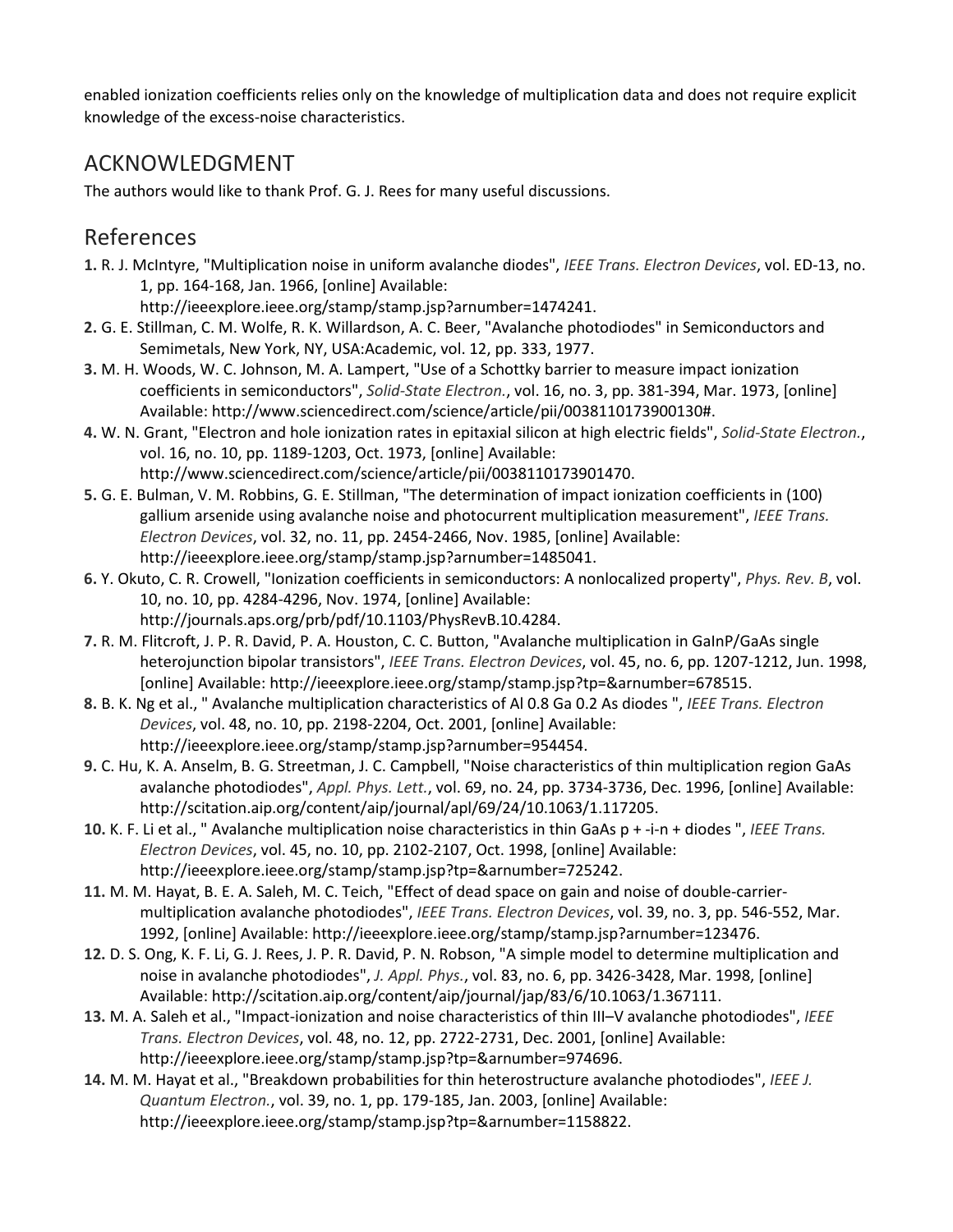- **15.** M. A. Saleh et al., "Breakdown voltage in thin III–V avalanche photodiodes", *Appl. Phys. Lett.*, vol. 79, no. 24, pp. 4037-4039, Dec. 2001, [online] Available: http://scitation.aip.org/content/aip/journal/apl/79/24/10.1063/1.1425463.
- **16.** M. M. Hayat et al., "Gain-bandwidth characteristics of thin avalanche photodiodes", *IEEE Trans. Electron Devices*, vol. 49, no. 5, pp. 4037-4039, May 2002, [online] Available: http://ieeexplore.ieee.org/stamp/stamp.jsp?arnumber=998583.
- **17.** C. Groves, C. H. Tan, J. P. R. David, G. J. Rees, M. M. Hayat, "Exponential time response in analogue and Geiger mode avalanche photodiodes", *IEEE Trans. Electron Devices*, vol. 52, no. 7, pp. 1527-1534, Jul. 2005, [online] Available: http://ieeexplore.ieee.org/stamp/stamp.jsp?tp=&arnumber=1459115.
- **18.** A. Spinelli, A. L. Lacaita, "Mean gain of avalanche photodiodes in a dead space model", *IEEE Trans. Electron Devices*, vol. 43, no. 1, pp. 23-30, Jan. 1996, [online] Available: http://ieeexplore.ieee.org/stamp/stamp.jsp?arnumber=477589.
- **19.** S. A. Plimmer, J. P. R. David, D. S. Ong, K. F. Li, "A simple model for avalanche multiplication including deadspace effects", *IEEE Trans. Electron Devices*, vol. 46, no. 4, pp. 769-775, Apr. 1999, [online] Available: http://ieeexplore.ieee.org/stamp/stamp.jsp?arnumber=753712.
- **20.** X. Zhou, J. S. Ng, C. H. Tan, "A simple Monte Carlo model for prediction of avalanche multiplication process in silicon", *J. Instrum.*, vol. 7, no. 8, pp. 1-10, Aug. 2012, [online] Available: http://iopscience.iop.org/1748- 0221/7/08/P08006/pdf/1748-0221\_7\_08\_P08006.pdf.
- **21.** S. C. Liew Tat Mun, C. H. Tan, Y. L. Goh, A. R. J. Marshall, J. P. R. David, "Modeling of avalanche multiplication and excess noise factor in In0.52Al0.48As avalanche photodiodes using a simple Monte Carlo model", *J. Appl. Phys.*, vol. 104, no. 1, pp. 013114-1-013114-6, Jul. 2008, [online] Available: http://scitation.aip.org/content/aip/journal/jap/104/1/10.1063/1.2952003.
- **22.** J. S. Ng et al., "Effect of dead space on avalanche speed [APDs]", *IEEE Trans. Electron Devices*, vol. 49, no. 4, pp. 544-549, Apr. 2002, [online] Available: http://ieeexplore.ieee.org/stamp/stamp.jsp?arnumber=992860.
- **23.** S. A. Plimmer, J. P. R. David, G. J. Rees, P. N. Robson, " Ionization coefficients in Al x Ga 1− x As ( x = 0 − 0.60) ", *Semicond. Sci. Technol.*, vol. 15, no. 7, pp. 692-699, Jul. 2000, [online] Available: http://iopscience.iop.org/0268-1242/15/7/307/pdf/0268-1242\_15\_7\_307.pdf.
- **24.** D. S. Ong, K. F. Li, S. A. Plimmer, G. J. Rees, J. P. R. David, P. N. Robson, " Full band Monte Carlo modeling of impact ionization avalanche multiplication and noise in submicron GaAs p + -i-n + diodes ", *J. Appl. Phys.*, vol. 87, no. 11, pp. 7885-7891, Jun. 2000, [online] Available: http://scitation.aip.org/content/aip/journal/jap/87/11/10.1063/1.373472.
- **25.** A. Spinelli, A. Pacelli, A. L. Lacaita, "Dead space approximation for impact ionization in silicon", *Appl. Phys. Lett.*, vol. 69, no. 24, pp. 3707-3709, Dec. 1996, [online] Available: http://scitation.aip.org/content/aip/journal/apl/69/24/10.1063/1.117196.
- **26.** C. H. Tan et al., " Avalanche noise measurement in thin Si p + -i-n + diodes ", *Appl. Phys. Lett.*, vol. 76, no. 26, pp. 3926-3928, Jun. 2000, [online] Available: http://scitation.aip.org/content/aip/journal/apl/76/26/10.1063/1.126823.
- **27.** L. J. J. Tan, J. S. Ng, C. H. Tan, J. P. R. David, "Avalanche noise characteristics in submicron InP diodes", *IEEE J. Quantum Electron.*, vol. 44, no. 4, pp. 378-382, Apr. 2008, [online] Available: http://ieeexplore.ieee.org/stamp/stamp.jsp?arnumber=4456802.
- **28.** B. K. Ng et al., "Nonlocal effects in thin 4H-SiC UV avalanche photodiodes", *IEEE Trans. Electron Devices*, vol. 50, no. 8, pp. 1724-1732, Aug. 2003, [online] Available: http://ieeexplore.ieee.org/stamp/stamp.jsp?arnumber=1218663.
- **29.** C. H. Tan, J. P. R. David, S. A. Plimmer, G. J. Rees, R. C. Tozer, R. Grey, "Low multiplication noise thin Al0.6Ga0.4As avalanche photodiodes", *IEEE Trans. Electron Devices*, vol. 48, no. 7, pp. 1310-1317, Jul. 2001, [online] Available: http://ieeexplore.ieee.org/stamp/stamp.jsp?tp=&arnumber=930644.
- **30.** B. K. Ng, J. P. R. David, R. C. Tozer, M. Hopkinson, G. Hill, G. J. Rees, " Excess noise characteristics of Al 0.8 Ga 0.2 As avalanche photodiodes ", *IEEE Photon. Technol. Lett.*, vol. 14, no. 4, pp. 522-524, Apr. 2002, [online] Available: http://ieeexplore.ieee.org/stamp/stamp.jsp?tp=&arnumber=992598.